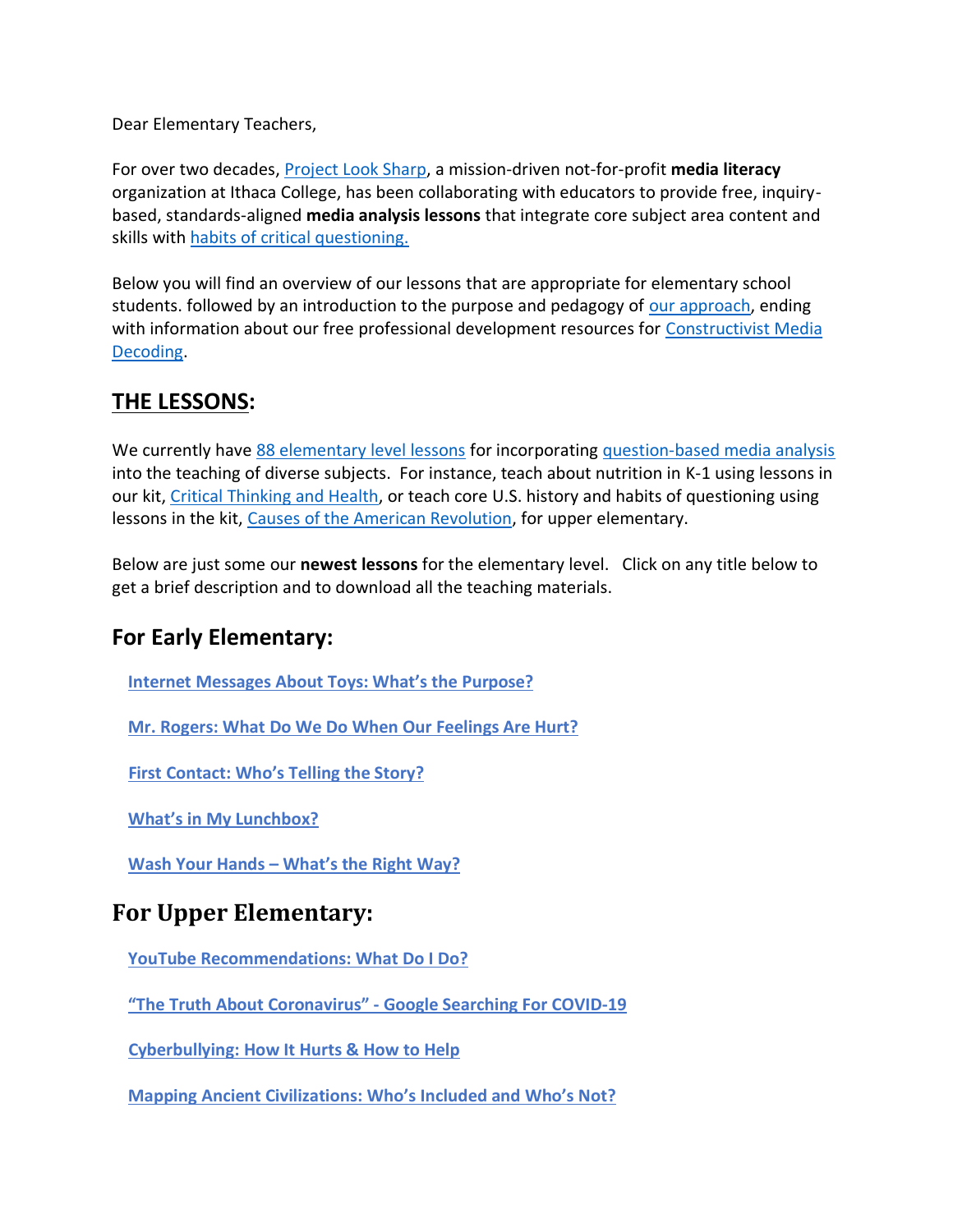**How Women Got the Vote: [Different](https://projectlooksharp.org/front_end_resource.php?resource_id=513) Authors, Different Stories** 

 **Incan [Religion](https://projectlooksharp.org/front_end_resource.php?resource_id=558) – What Sources Should I Use?** 

 **Harriet Tubman Seizes [Freedom](https://projectlooksharp.org/front_end_resource.php?resource_id=500) – Many Stories** 

 **Tidal Waves & [Tsunamis](https://projectlooksharp.org/front_end_resource.php?resource_id=432) in Film: Fact & Fiction** 

 **Climate: What Can We [Change?](https://projectlooksharp.org/front_end_resource.php?resource_id=479)** 

Benefits And Costs of Using Plastic [Shopping](https://projectlooksharp.org/front_end_resource.php?resource_id=408) Bags

You can [search](https://projectlooksharp.org/search-result.php?search%5Bcategory%5D=all&search%5Bkeyword%5D=&search_filter%5Bresource_subject_area%5D%5B%5D=&search_filter%5Bresource_grade_level%5D%5B%5D=) our lessons by grade level, subject area and keyword and filter your search by media type, educational standards, and much more. All our lessons provide **rich media** - such as short video clips, social media posts, songs, paintings, sculptures, photographs, and excerpts from books, magazines, websites, films, TV shows, etc. – to **teach both core subject area content and media literacy.**

#### **CONSTRUCTIVIST MEDIA DECODING:**

Our [constructivist approach](https://projectlooksharp.org/our-approach.php) is particularly effective for leading civil and reflective documentbased analysis about **challenging topics**. Our lessons and methodology help students learn to habitually ask key questions; assess truth, credibility, and accuracy in media messages; and become **metacognitive** about their own thinking.

We believe that the critical analysis of all media messages - from books to blogs, TV to TikTok must become habitual for all our students. Students need **continual practice** in asking [critical](https://projectlooksharp.org/Resources%202/Project%20Look%20Sharp%20Key%20Questions%20Both.pdf)  [thinking questions](https://projectlooksharp.org/Resources%202/Project%20Look%20Sharp%20Key%20Questions%20Both.pdf) such as;

- *What are the messages here about \_\_\_\_\_\_\_?*
- *Who produced this for what purpose?*
- *Is the source and information believable? Why?*
- *What do you learn about yourself from this lesson?*

For this kind of self-reflective critical analysis to become ingrained, we need to have students practice this questioning, in age-appropriate ways, from kindergarten through  $12<sup>th</sup>$  grade, and in diverse subject areas. And we need effective and **efficient methodologies and free materials** to support the integration of media analysis into the core curriculum – helping us to teach what we already teach in ways that **engage more students** more effectively.

Project Look Sharp has published over [500 media analysis lessons](https://www.projectlooksharp.org/search-result.php?search%5Bkeyword%5D=&search%5Bcategory%5D=lessons) on our website and over 70 [professional development resources](https://www.projectlooksharp.org/search-result.php?search%5Bkeyword%5D=&search%5Bcategory%5D=PD) for this purpose. All of our lessons – including the lesson plans, media materials, and student handouts – are grant-funded so we can make them